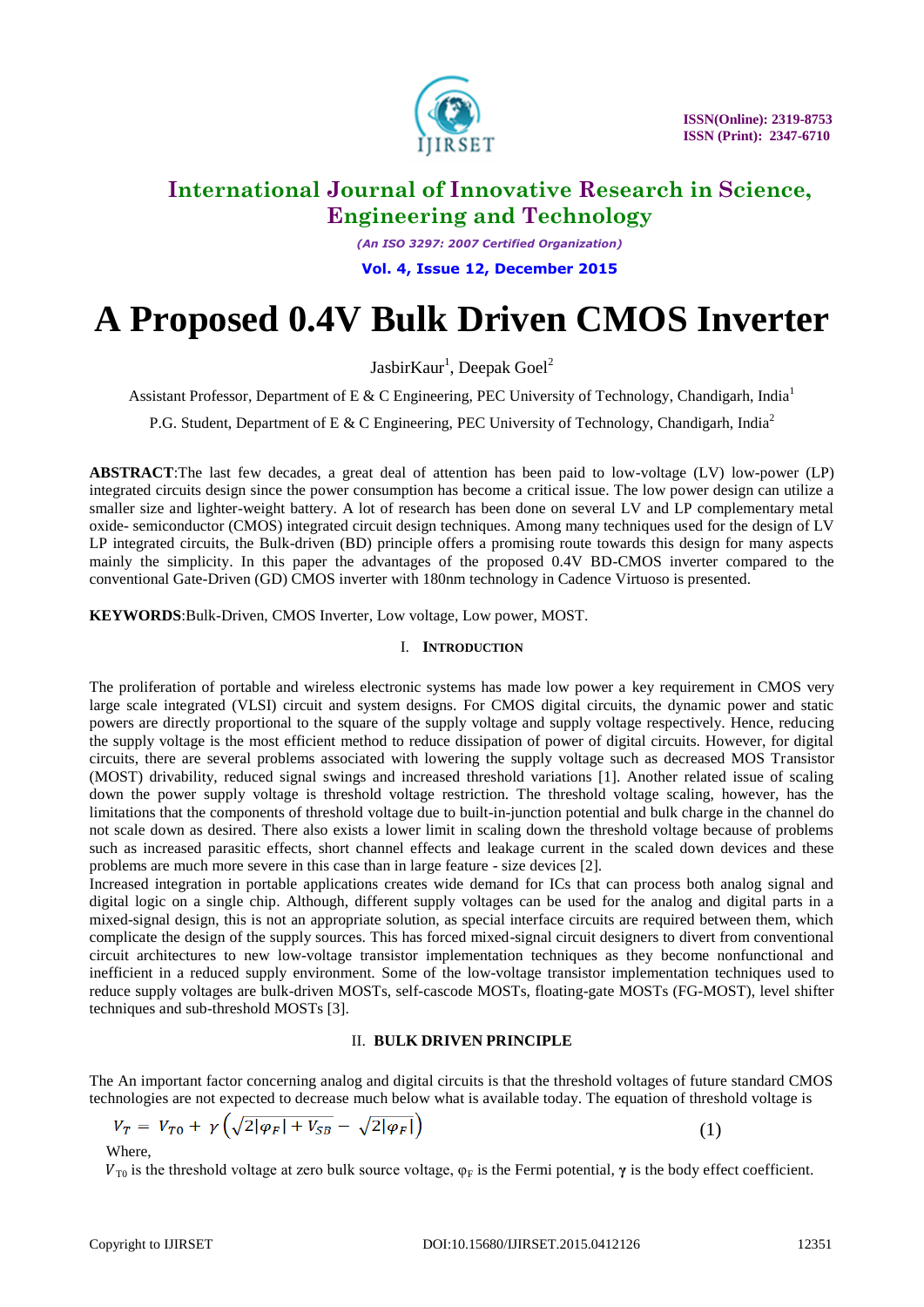

*(An ISO 3297: 2007 Certified Organization)*

#### **Vol. 4, Issue 12, December 2015**

A bulk- driven MOST has been used to reduce the threshold voltage, it is well known that reverse bias voltage on the well-source junction will cause to increase the threshold voltage. Similarly, a forward bias on well- source junction will cause decrease the threshold voltage. The bulk-driven transistor technique is a better solution to reduce the limitation of threshold voltage [4]. Because the bulk-driven transistor is work like a depletion type device, it can operate under zero, negative or even slightly positive biasing condition as shown in fig. 1. Where vin representing the input at the bulk of MOST and vb representing the biasing at the gate of MOST.



#### Fig 1.BD-MOS transistor.

The bulk-driven MOST operation is much like a JFET. To operate bulk-driven MOST, firstly bias the gate to create a conduction channel (inversion layer) by biasing the gate terminal to a fixed voltage that is sufficient to create an inversion layer (e.g.,  $V_{GS} > V_T$  in case of NMOS). This inversion layer will very much like a JFET conduction channel by applying a potential difference between drain and source. Since the thickness of the depletion region associated with the conduction channel (inversion layer) affects by the bulk voltage, so by varying the bulk voltage through the body effect of the MOST can be modulated the drain current.



Fig 2. Drain currents versus: a) gate-source voltage of GD-MOST b) bulk-source voltage of BD-MOST.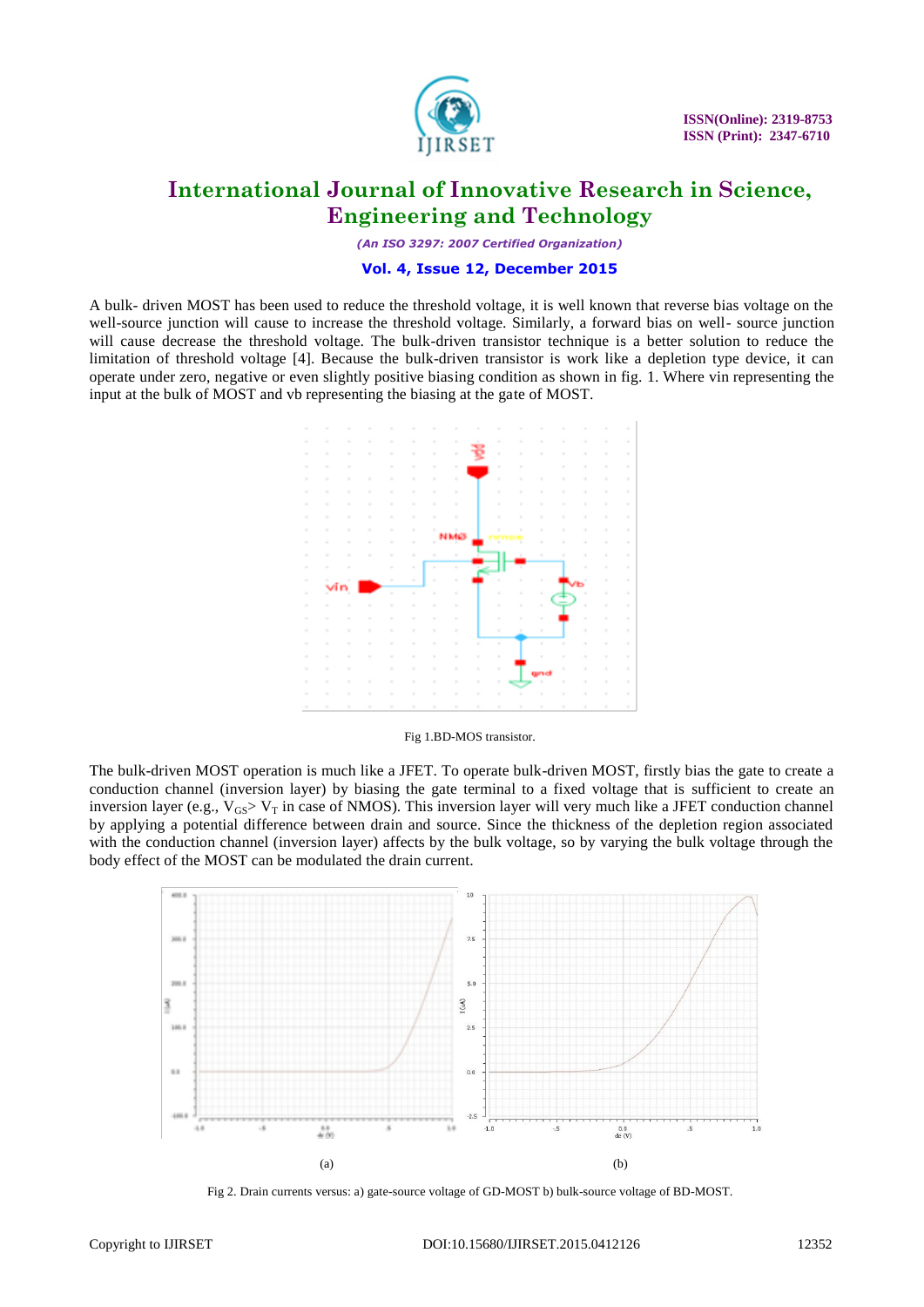

*(An ISO 3297: 2007 Certified Organization)*

#### **Vol. 4, Issue 12, December 2015**

From the drain current versus voltage characteristics as shown in Fig. 2, we can consider from the graph that the threshold voltage of NMOS using BD-MOS transistor technique becomes negligible or removed as compare to the GD-MOS transistor i.e. Transistor is operating at less than 0V threshold voltage.

#### III. **GATE DRIVEN CMOS INVERTER**

As inverter is truly the nucleus of all digital designs. The electrical behaviour of complex circuits can be almost completely derived by extrapolating the results obtained for inverters. Fig. 3(a).a static CMOS inverter, when the input voltage is low (0V), NMOST is off and PMOST on. A path exists between vdd and vout, yielding a high output voltage. On the other hand, When Vin is high and equal to vdd, the NMOST is on, while the PMOST is off. A direct path exists between vout and the ground node, resulting in a steady-state value of 0V [4]. This functionality shows fig. 3(a) work as an inverter.







Fig. 4(a) shows a CMOS inverter where the MOST (NMOST and PMOST) is used as a four terminal device under forward body-bias condition. The back gate forward body-bias method shown in fig. 1 is compatible with CMOS processes. Without any technology modification, the threshold voltage can be removed electrically. When fixed the gate to source voltage (Vin $>V_T$ ) to off the PMOST and to sufficiently create conducting channel of NMOST and apply signal to the bulk of NMOST (vbn) this will affect thickness of depletion region associated with inversion layer. Due to this technique it will reduce the operating time of NMOST i.e. reduces the threshold voltage of NMOST and produces the output at low supply voltage (i.e.0.4V). Similarly, fixed the gate to source voltage (Vin $\langle V_T \rangle$ ) to off the NMOST and to sufficiently create conducting channel of PMOST and apply signal to the bulk of PMOST (vbp) this will affect thickness of depletion region associated with inversion layer. Due to this technique it will reduce the operating time of PMOST i.e. reduces the threshold voltage of PMOST and produces the output at low supply voltage (i.e.0.4V). So bulk driven technique reduces the supply voltage power dissipation of CMOS inverter.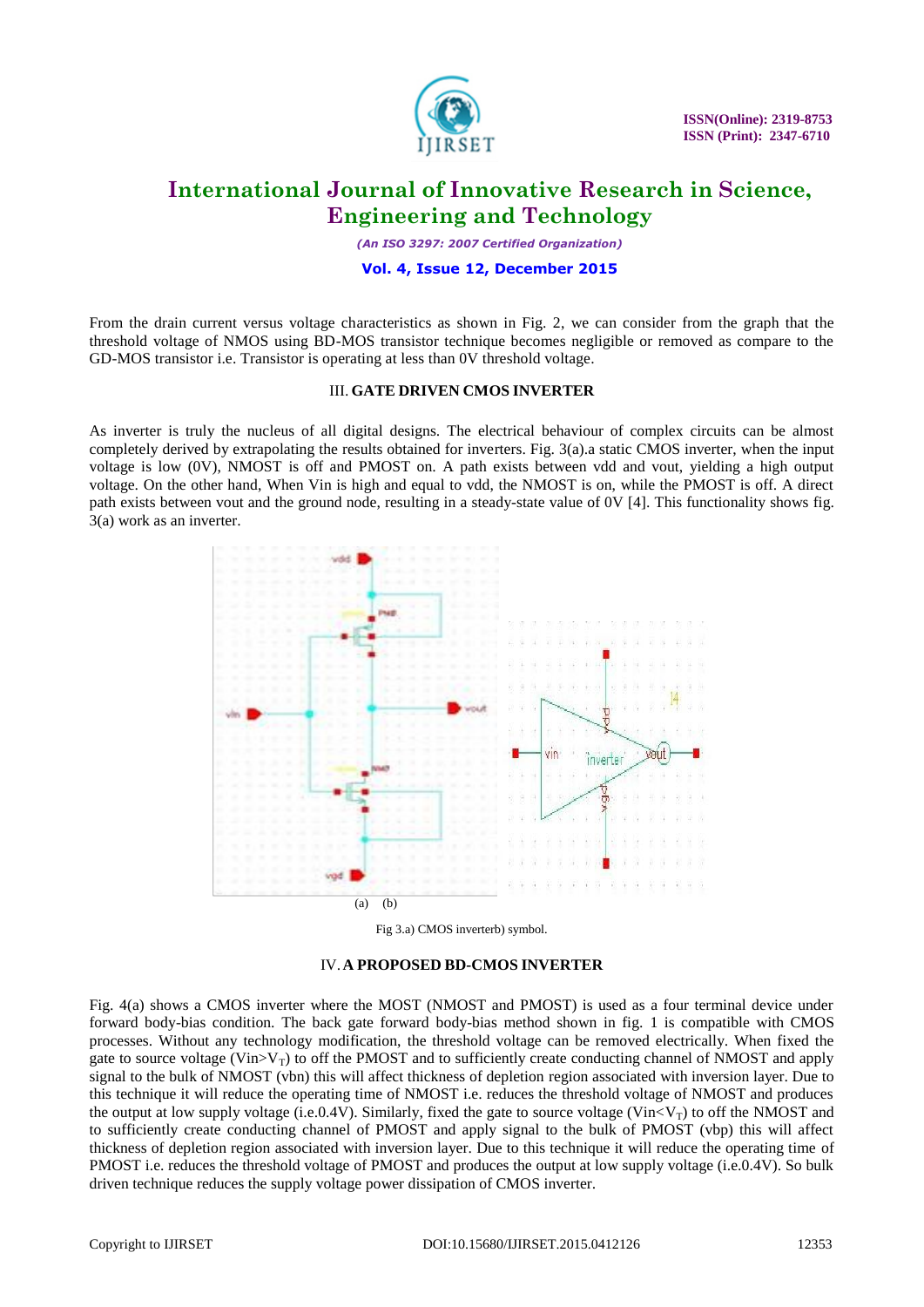

*(An ISO 3297: 2007 Certified Organization)* **Vol. 4, Issue 12, December 2015**



Figure 4.a) BD-CMOS inverter b) symbol.

The drawback of this implementation is that transconductance (gmb) of the bulk-driven MOSFET is considerably less than the transconductance (gm) of the conventional MOSFET (factor of 0.1 to 0.3) [5]. This results in lower gainbandwidth product and poor frequency response as compared to conventional MOSFET. The bulk-driven MOSFETs also have a technology limitation, i.e. n-type bulk-driven MOSFETs can only be implemented in p-well process technology and vice versa. These disadvantages of bulk-driven MOSFETs limit their use in low-voltage circuits.

### V. **EXPERIMENTAL RESULTS**

As power dissipation and supply voltage are the two main factors for implementation of digital circuits. With the help of 'CADENCE VIRTUOSO' EDA tool using 180nm technology, comparison between the performance in term of supply voltage, power dissipation, delay, and threshold voltage of conventional Gate- Driven CMOS inverter and Bulk-Driven CMOS inverter are shown in Table 1 and Table 2 respectively.

Table 1.Observation of conventional GD-CMOS inverter.

| Vdd(V)  | Vdd (V) | Power dissipation (W) | Delay (s)         | Vth (V) |
|---------|---------|-----------------------|-------------------|---------|
|         |         | $35.60 \text{ u}$     | $20.07$ n         | 72      |
|         |         | $160.20 \text{ n}$    | $20.15 \text{ n}$ | .45     |
| $\cdot$ |         | $89.35 \text{ n}$     | $20.09$ n         | .32     |

| Vdd (V) | Vdd(V) | Vbn(V) | Vbp(V)         | Power dissipation (W) | Delay $(s)$       | Vth (V |
|---------|--------|--------|----------------|-----------------------|-------------------|--------|
|         |        |        |                | 37.9 m                | $20.16 \text{ n}$ |        |
|         |        |        |                | $55.25 \text{ n}$     | $20.32 \text{ n}$ |        |
|         |        |        |                | 53.86 n               | $20.30 \text{ n}$ |        |
|         |        |        | $\cdot$ $\sim$ | $34.51 \text{ n}$     | $20.33 \text{ n}$ |        |
|         |        |        |                | $32.19 \text{ n}$     | $20.32 \text{ n}$ |        |

| Table 2. Observation of BD-CMOS inverter. |  |
|-------------------------------------------|--|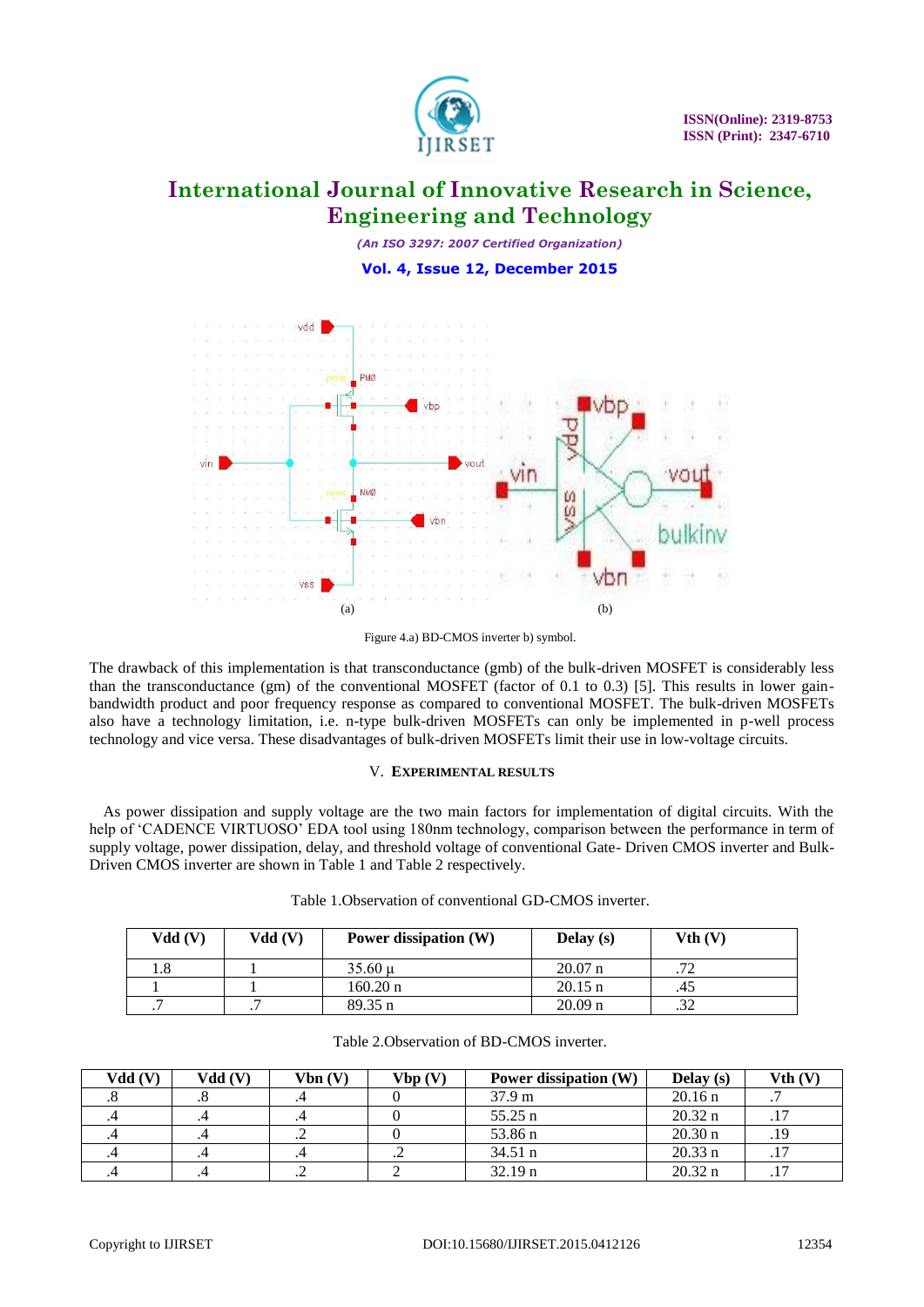

*(An ISO 3297: 2007 Certified Organization)*

### **Vol. 4, Issue 12, December 2015**

From the tables we can observe that the power dissipation and the supply voltage of BD-CMOS inverter becomes approximately half as comparison to conventional GD-CMOS inverter. Also the reduction in the threshold voltage (which is very critical to reduce its value) becomes approximately half. There is no much effect on the delay on the CMOS inverter using Bulk-Driven technique. If we connect the inverters in cascading then this techniques has major effect on the output of cascading CMOS inverter.

#### VI.**SIMULATION RESULTS**

The current through the NMOST and PMOST devices must be equal for valid dc operating point. Graphically, this means that the dc point must be located at the intersection of corresponding load lines.as can be observed, all operating points are located either at the high output levels or low output levels. A very narrow transition zone exhibit by the voltage transfer characteristic (VTC) of the inverter. When both NMOST and PMOST are simultaneously on and in saturation, this results from the high gain during switching transient. This shows a small change in the input voltage results in a large output variation operating in that region. The observations of all these translate into the VTC of GD-CMOS inverter and BD-CMOS inverter in fig. 5(a) and 5(b).



Fig. 5. VTC of: a) GD-CMOS inverter b) BD-CMOS inverter.

Transient response is dominated mainly by the output capacitance of the gate, which is composed of the drain diffusion capacitances of the NMOST and PMOST, the input capacitance of the fan-out gates and the capacitance of the connecting wires. Assuming temporarily that the transistors switch instantaneously, through this can get the idea of the transient response by using the simplified graphs (fig. 6).

Let us consider the low to high transition first. The gate response time is simply determined by the time it to takes to charge the capacitor through the resister. Similar considerations are valid for the high to low transition, which is dominated by the time constant. The on-resistance of the NMOST and PMOST transistor is not constant, but is a nonlinear function of the voltage across the transistor. This complicates the exact determination of the propagation delay.

Also from the figure 6 we can observe the very large power variation in between GD-CMOS inverter and BD-CMOS inverter i.e. GD-CMOS inverter consume more power as compare to BD-CMOS inverter. But from the transient characteristic of BD-CMOS inverter (fig. 6(b)) shows some glitches to the output. These occur glitches do not have much effect on the digital integrated circuits. So we can ignore glitches in BD-digital design.